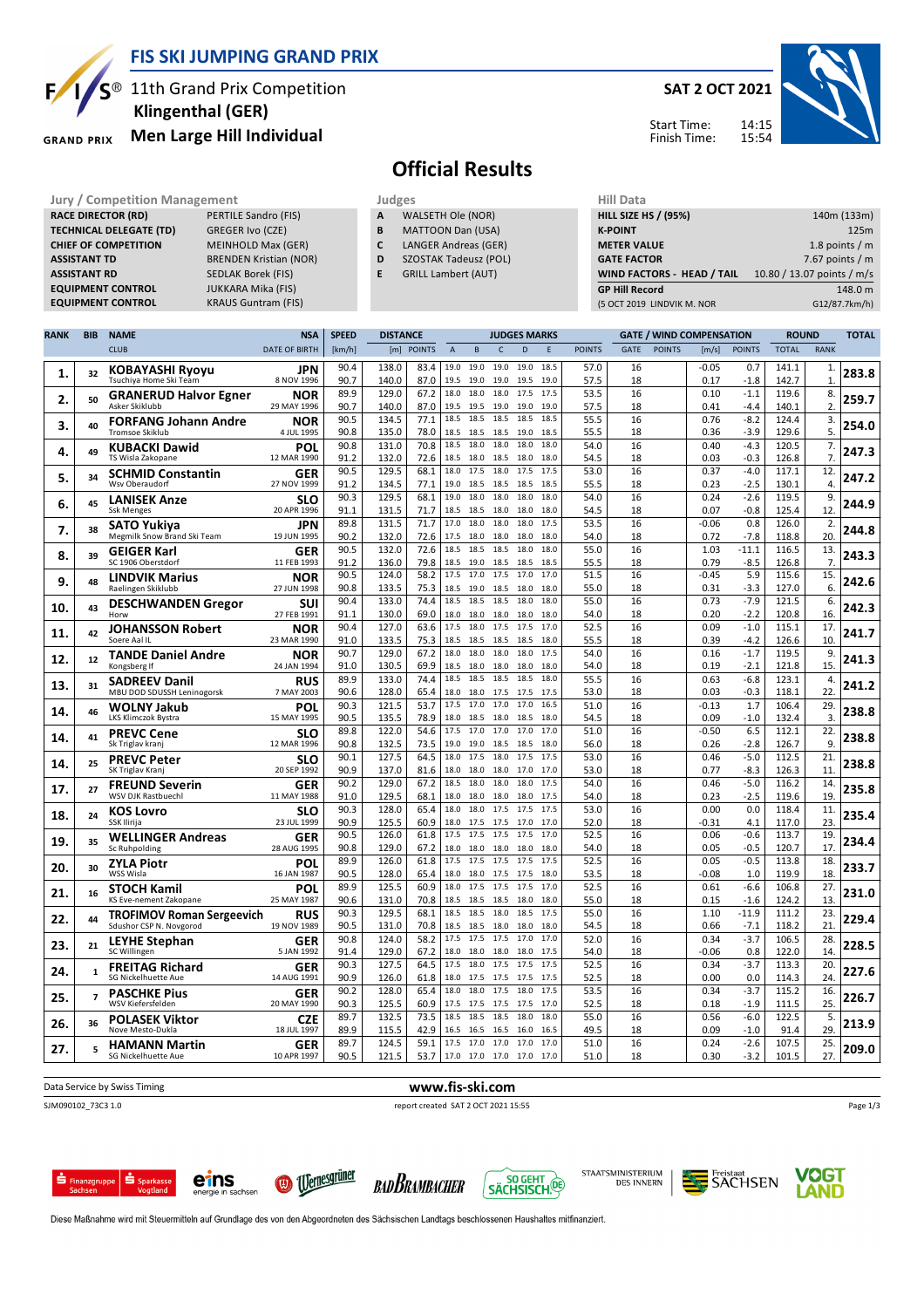**FIS SKI JUMPING GRAND PRIX**

 $S^{\circledast}$  11th Grand Prix Competition

 **Klingenthal (GER)**

**Men Large Hill Individual GRAND PRIX** 

**SAT 2 OCT 2021**

Start Time: Finish Time:



## **Official Results**

| <b>RANK</b> | <b>BIB</b> | <b>NAME</b>                    | <b>NSA</b>           | <b>SPEED</b> | <b>DISTANCE</b> |            |      | <b>JUDGES MARKS</b> |                |      |      |               |             | <b>GATE / WIND COMPENSATION</b> |         |               | <b>ROUND</b> |             | <b>TOTAL</b> |
|-------------|------------|--------------------------------|----------------------|--------------|-----------------|------------|------|---------------------|----------------|------|------|---------------|-------------|---------------------------------|---------|---------------|--------------|-------------|--------------|
|             |            | <b>CLUB</b>                    | <b>DATE OF BIRTH</b> | [km/h]       |                 | [m] POINTS |      |                     |                | D    |      | <b>POINTS</b> | <b>GATE</b> | <b>POINTS</b>                   | [m/s]   | <b>POINTS</b> | TOTAL        | <b>RANK</b> |              |
| 28          |            | <b>SIEGEL David</b>            | GER                  | 90.7         | 125.5           | 60.9       | 17.0 |                     | 17.5 17.5 17.0 |      | 17.0 | 51.5          | 16          |                                 | 0.64    | $-6.9$        | 105.5        | 30.         |              |
|             |            | SV Baiersbronn                 | 28 AUG 1996          | 91.1         | 118.5           | 48.3       | 16.5 | 16.5                | 16.5           | 16.5 | 16.5 | 49.5          | 18          |                                 | $-0.31$ | 4.1           | 101.9        | 26.         |              |
| 29.         | 26         | <b>PEDERSEN Robin</b>          | <b>NOR</b>           | 90.4         | 125.5           | 60.9       | 17.5 | 17.5                | 17.5           | 17.0 | 17.0 | 52.0          | 16          |                                 | 0.49    | $-5.3$        | 107.6        | 24.         | 199.5        |
|             |            | Stalkameratene II              | 31 AUG 1996          | 90.8         | 117.0           | 45.6       | 16.5 | 16.5                | 16.5           | 16.5 | 16.5 | 49.5          | 18          |                                 | 0.30    | $-3.2$        | 91.9         | 28.         |              |
| 30.         | 47         | <b>SCHIFFNER Markus</b>        | <b>AUT</b>           | 91.1         | 123.5           | 57.3       | 17.0 | 17.5                | 17.0           | 17.0 | 17.0 | 51.0          | 16          |                                 | 0.11    | $-1.2$        | 107.1        | 26.         | 195.7        |
|             |            | UVB Hinzenbach-Oberoesterreich | 5 JUN 1992           | 91.2         | 108.5           | 30.3       | 15.0 | 15.0                | 15.0           | 14.5 | 15.0 | 45.0          | 18          |                                 | $-1.02$ | 13.3          | 88.6         | 30.         |              |

|     |                          |                                                            |                           |      |       |      | not qualified for 2nd round   |  |      |      |    |         |        |       |     |       |
|-----|--------------------------|------------------------------------------------------------|---------------------------|------|-------|------|-------------------------------|--|------|------|----|---------|--------|-------|-----|-------|
| 31. | 13                       | <b>KYTOSAHO Niko</b><br>Paimion urheilijat                 | <b>FIN</b><br>18 DEC 1999 | 90.3 | 122.0 |      | 54.6 17.5 17.0 17.0 17.0 16.5 |  |      | 51.0 | 16 | 0.12    | $-1.3$ | 104.3 | 31. | 104.3 |
| 32. | 11                       | <b>AIGRO Artti</b><br>Pohiakotkas                          | <b>EST</b><br>29 AUG 1999 | 89.6 | 121.0 | 52.8 | 17.0 17.0 17.0 17.0 16.5      |  |      | 51.0 | 16 | 0.08    | $-0.9$ | 102.9 | 32. | 102.9 |
| 33. |                          | <b>HAAS Claudio</b><br>Sc Schonach                         | <b>GER</b><br>13 MAR 2001 | 90.0 | 121.5 | 53.7 | 16.5 16.5 17.0 17.0 16.5      |  |      | 50.0 | 16 | 0.22    | $-2.4$ | 101.3 | 33. | 101.3 |
| 34. | 17                       | <b>HUBER Daniel</b><br>SC Seekirchen-Salzburg              | <b>AUT</b><br>2 JAN 1993  | 90.5 | 120.0 | 51.0 | 17.0 17.0 16.5 16.5 16.5      |  |      | 50.0 | 16 | 0.01    | $-0.1$ | 100.9 | 34. | 100.9 |
| 35. | 18                       | <b>NAKAMURA Naoki</b><br>Tokai University Sapporo Ski Club | <b>JPN</b><br>19 SEP 1996 | 90.2 | 120.5 | 51.9 | 17.0 16.5 17.0 16.5 16.5      |  |      | 50.0 | 16 | 0.18    | $-1.9$ | 100.0 | 35. | 100.0 |
| 36. | 37                       | <b>KLIMOV Evgeniy</b><br>Perm / Moscow RGSH Stolica        | <b>RUS</b><br>3 FEB 1994  | 90.4 | 119.0 | 49.2 | 17.0 16.5 17.0 16.5           |  | 16.5 | 50.0 | 16 | $-0.04$ | 0.5    | 99.7  | 36. | 99.7  |
| 36. | 23                       | <b>AALTO Antti</b><br>Kiteen Urheilijat                    | <b>FIN</b><br>2 APR 1995  | 90.0 | 120.0 | 51.0 | 16.5 16.5 16.5 16.5           |  | 16.0 | 49.5 | 16 | 0.07    | $-0.8$ | 99.7  | 36. | 99.7  |
| 38. | $\overline{\phantom{a}}$ | <b>LISSO Justin</b><br>Wsv Schmiedefeld                    | <b>GER</b><br>12 DEC 1999 | 90.4 | 120.0 | 51.0 | 16.5 17.0 16.5 16.5           |  | 17.0 | 50.0 | 16 | 0.26    | $-2.8$ | 98.2  | 38. | 98.2  |
| 39. | 15                       | <b>KOBAYASHI Junshiro</b><br>Megmilk Snow Brand Ski Team   | <b>JPN</b><br>11 JUN 1991 | 90.0 | 116.5 | 44.7 | 16.5 16.0 16.5 16.0           |  | 16.5 | 49.0 | 16 | $-0.14$ | 1.8    | 95.5  | 39. | 95.5  |
| 40. | 20 <sub>0</sub>          | <b>ZAJC Timi</b><br><b>SSK Ljubno BTC</b>                  | <b>SLO</b><br>26 APR 2000 | 90.4 | 119.5 | 50.1 | 17.0 16.0 16.5 16.5 16.0      |  |      | 49.0 | 16 | 0.40    | $-4.3$ | 94.8  | 40. | 94.8  |
| 41. | 29                       | <b>BARTOL Tilen</b><br>SSK Sam Ihan                        | <b>SLO</b><br>17 APR 1997 | 90.3 | 116.0 | 43.8 | 16.5 16.0 16.5 16.5           |  | 16.0 | 49.0 | 16 | $-0.01$ | 0.1    | 92.9  | 41  | 92.9  |
| 42. | 28                       | <b>HULA Stefan</b><br>KS Eve-nement Zakopane               | <b>POL</b><br>29 SEP 1986 | 90.4 | 113.5 | 39.3 | 15.0 15.0 15.5 15.0           |  | 15.0 | 45.0 | 16 | $-0.65$ | 8.5    | 92.8  | 42. | 92.8  |
| 43. | $\alpha$                 | <b>SATO Keiichi</b><br>Megmilk Snow Brand Ski Team         | <b>JPN</b><br>27 JUL 1997 | 90.4 | 115.0 | 42.0 | 16.0 16.0 16.5 16.0 16.0      |  |      | 48.0 | 16 | $-0.21$ | 2.7    | 92.7  | 43. | 92.7  |
| 44. | 22                       | <b>STEKALA Andrzej</b><br>Azs Zakopane                     | POL<br>30 JUN 1995        | 90.2 | 113.0 | 38.4 | 15.0 15.0 15.0 15.0 15.0      |  |      | 45.0 | 16 | $-0.53$ | 6.9    | 90.3  | 44  | 90.3  |
| 45. |                          | <b>DEAN Decker</b><br>Steamboat Springs winter sports clu  | <b>USA</b><br>8 AUG 2000  | 90.1 | 116.0 | 43.8 | 16.5 16.0 16.5 16.0           |  | 16.5 | 49.0 | 16 | 0.38    | $-4.1$ | 88.7  | 45. | 88.7  |
| 46. | 6                        | <b>NOUSIAINEN Eetu</b><br>Puijo Ski club                   | <b>FIN</b><br>29 APR 1997 | 90.3 | 114.0 | 40.2 | 16.0 16.0 16.0 16.0           |  | 16.5 | 48.0 | 16 | 0.24    | $-2.6$ | 85.6  | 46. | 85.6  |
| 47. | 10                       | <b>POHJOLA Arttu</b><br>Lahden Hiihtoseura                 | <b>FIN</b><br>7 JUN 2001  | 89.8 | 112.0 | 36.6 | 15.5 16.0 16.0 16.0           |  | 15.5 | 47.5 | 16 | 0.04    | $-0.4$ | 83.7  | 47. | 83.7  |
|     |                          |                                                            |                           |      |       |      |                               |  |      |      |    |         |        |       |     |       |

### **Disqualified**

14 SCHWANN Mika AUT SCE 4

#### **Not Permitted To Start**

19 ASCHENWALD Philipp AUT SCE 4 **Did Not Start** 33 EISENBICHLER Markus GER

SCE 4 : SUIT

Data Service by Swiss Timing **www.fis-ski.com** SJM090102\_73C3 1.0 report created SAT 2 OCT 2021 15:55 Page 2/3eins













Diese Maßnahme wird mit Steuermitteln auf Grundlage des von den Abgeordneten des Sächsischen Landtags beschlossenen Haushaltes mitfinanziert.